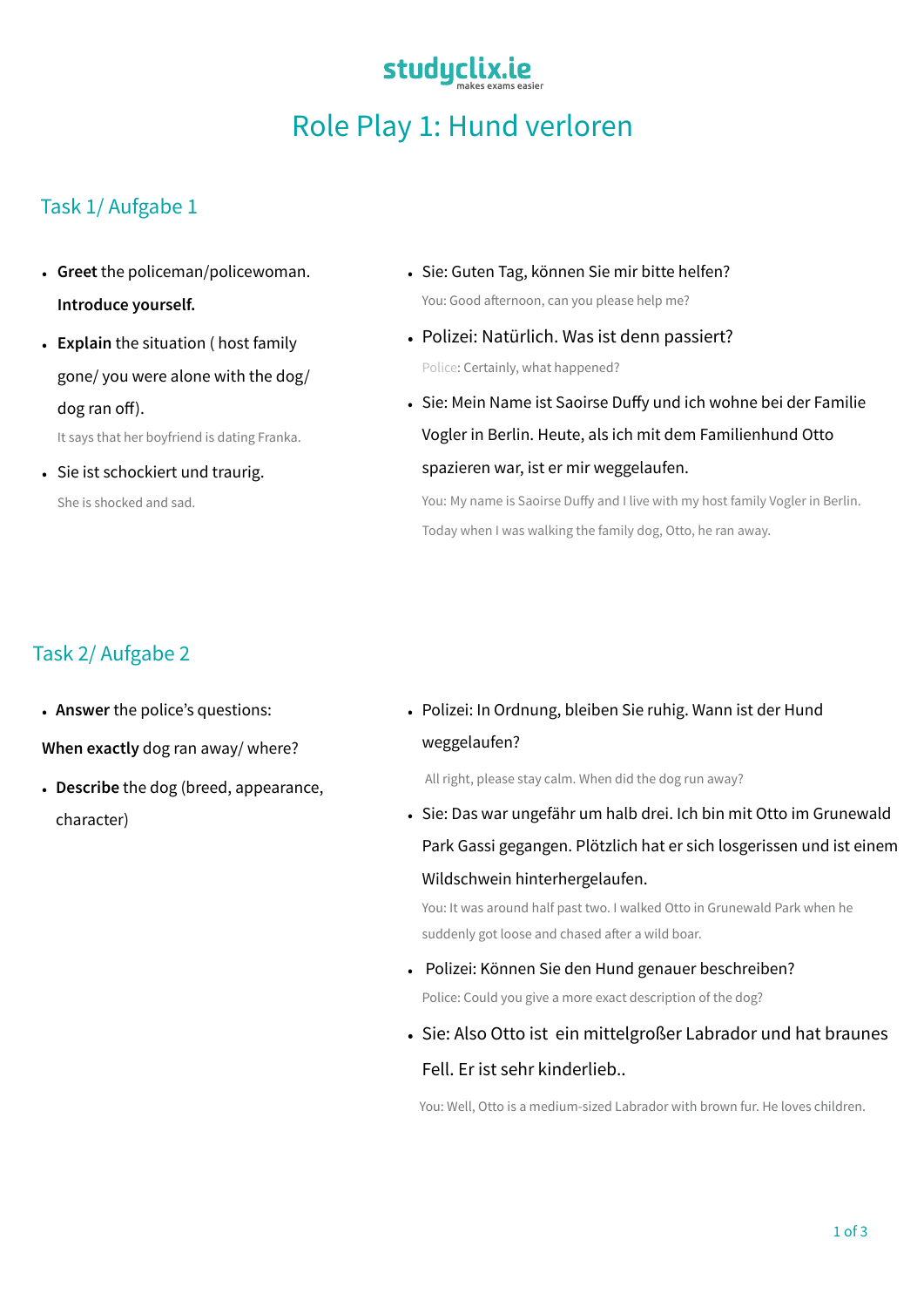

#### Task 3/ Aufgabe 3

- **Say how** the dog can be further identified. (no microchip/ but collar)
- **Explain** what you have already done. (called loudly)
- Polizei: Trägt der Hund ein Halsband oder einen Mikrochip?

Is the dog wearing a collar or a microchip?

- You: Ja, Otto trägt ein blaues Halsband mit Namen und Adresse. You: Yes, Otto is wearing a collar with his name and the family's address on it.
- Polizei: Was haben Sie bis jetzt unternommen, um ihn zu finden? Police: What have you done so far in order to find him?
- Sie: Ich habe bereits den ganzen Park durchsucht und Passanten gefragt, ob sie ihn gesehen haben.
- You: I've searched through the whole park. I also asked pedestrians who were passing by if they had seen him.

### Task 4/ Aufgabe 4

- **Listen** to the police and react to the advice. ( Call German SPCA/ postman)
- **Make** your own suggestions (social media)

• Polizei: Vielleicht ist er immer noch im Park, wenn er dem Wildschwein hinterhergelaufen ist. Versuchen Sie erstmal das örtliche Tierheim anzurufen. Auch der Postbote könnte ihn gesehen haben. Ihn würde ich an Ihrer Stelle auch mal fragen.

Maybe he is still in the park if he chased after the boar. Try to ring the ASPCA first. The postman could have seen him too. I would ask him if I were you.

- Sie: Das ist eine gute Idee. Otto ist ja in der Nachbarschaft bekannt. You: That's a good idea. Otto is well known in the neighbourhood.
- Polizei: Was können Sie sonst noch machen?
- Police: What else can you do?
- Sie: Ich kann soziale Medien einsetzen um ihn zu finden. Wenn ich nach Hause komme, werde ich gleich ein Foto von Otto auf Facebook und Twitter stellen. You: I can use social media to find him. As soon as I'm home, I will put a photo of Otto on Facebook and Twitter.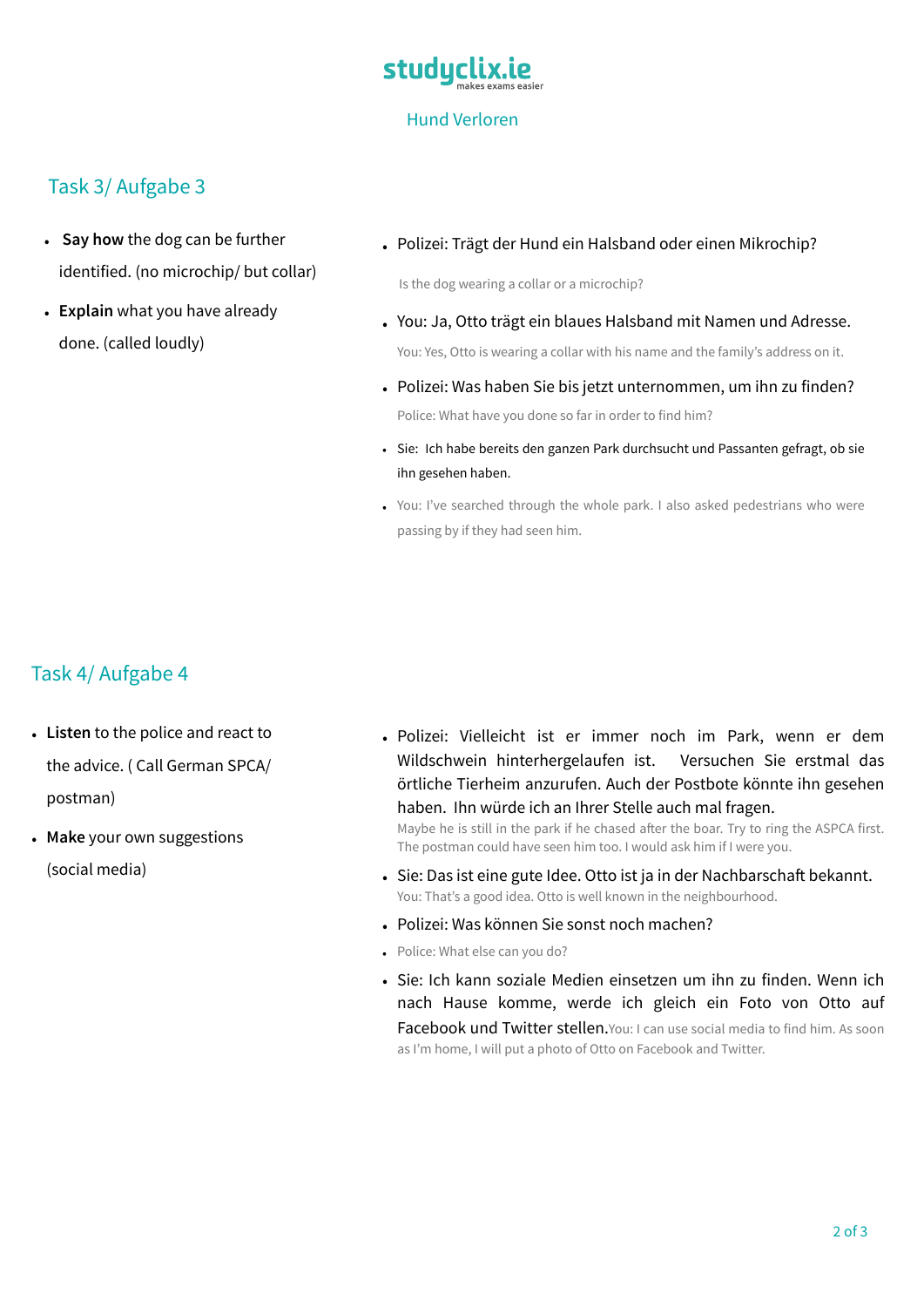

#### Task 5/ Aufgabe 5

- Tell the police how you feel and why.
- Also express your outrage: wild boar in the middle of Berlin/ dangerous
- Sie: Aber warum gibt es überhaupt Wildschweine in Grunewald. Das ist doch mitten in Berlin und total gefährlich für die Spaziergänger! You: Why are there boars running free in Grunewald anyway? It's in the middle of Berlin and it's totally dangerous for the pedestrians.
- Polizei: Normalerweise tun sie Spaziergängern nichts, wenn man sie in Ruhe lässt. Der Park ist eine große Futterquelle für die Tiere. Machen Sie sich keine Sorgen. Bestimmt werden Sie Ihren Hund bald wieder finden.

Normally they don't harm pedestrians, if they are left in peace. The park proves to be a great food source for them. Don't worry, I'm sure you'll soon find your dog.

• Sie: Ich hoffe es sehr. Vielen Dank für Ihre Hilfe You: I hope so. Thank you so much for your help.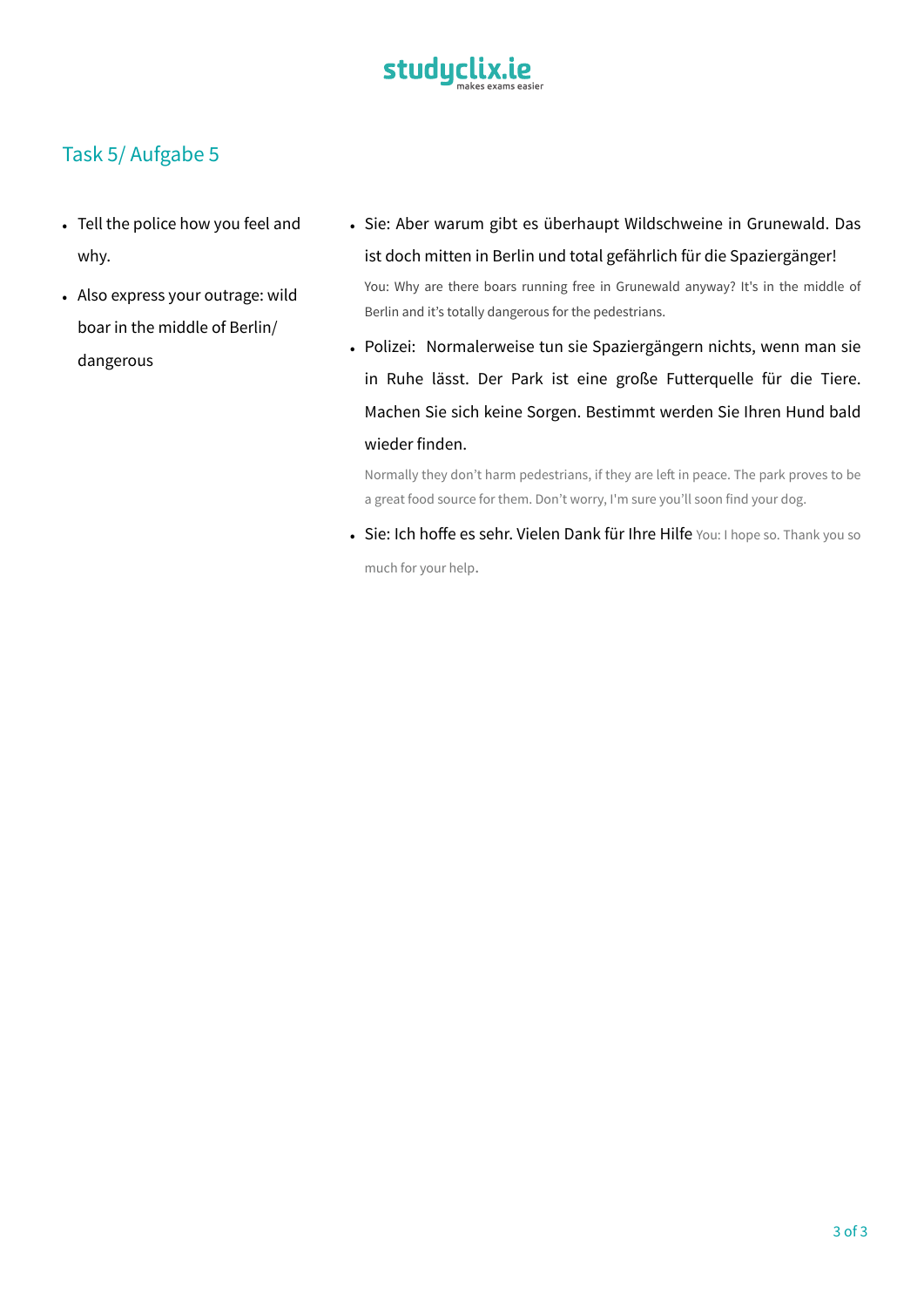## studyclix.ie

## Role Play 2: Anruf bei der Redaktion

### Aufgabe 1/ Task 1

- **Introduce** yourself and **explain** why you are calling: research for project ... direct contact better than internet ...
- **Ask** could you talk to a journalist
- Jour.: Essen und Trinken Magazin. Mein Name ist Angelika Lauch. Was kann ich für Sie tun?

Essen und Trinken Magazine. Angelika Lauch speaking. What can I do for you?

• Sie: Guten Tag mein Name ist Jennifer Lafferty und ich suche nach typisch deutschen Gerichten für mein Projekt "Essen und Trinken in Deutschland und Irland". Wäre es möglich mit einem Ihrer Journalisten zu sprechen?

Good afternoon, my name is Jennifer Lafferty and I am researching typical German recipes for my school project "Food and Drink in Germany and Ireland". Would it be possible to speak to one of your journalists?

- Jour.: Sie können ja alles über unsere Rezepte auf unser Internetseite nachlesen. You can also go online for further information.
- Sie: Für meine Recherche wäre es sehr hilfreich, mit einem Journalisten oder einer Journalistin zu sprechen. Ich finde, ein direkter Kontakt ist immer besser als im Internet zu suchen. It would be very helpful for my research to speak to a journalist. Personally I find direct contact better than searching on the internet.
- Jour.: Das verstehe ich. Ich bin auch Journalistin, wie kann ich **Ihnen helfen?** That's understandable. I'm also a journalist. What can I help you with today?

#### Aufgabe 2/ Task 2

- **React** to the reply. You don't understand the name.
- **Ask** for clarification.
- **Briefly** describe what you have already done for your project.
- Entschuldigen Sie. Ich habe den Namen nicht verstanden. Könnten Sie ihn nochmal wiederholen, bitte? Excuse me, I didn't get your name. Could you repeat it please?
- Gerne. Mein Name ist Angelika Lauch. Das buchstabiert man L-A-U-C-H. Certainly. My name is Angelika Lauch. It's is spelled L-A-U-C-H.
- Sie: Vielen Dank! Thank you!
- Jour.: Gern geschehen. Was haben sie schon herausgefunden? You're welcome. What did you find out already?
- Sie: Nun, ich habe verschiedene Kochbücher gelesen, wie zum Beispiel: "Deutsche Rezepte Fix". Ich habe auch im Internet gesucht, aber da Ihr Magazin über die top aktuellsten Trends zum Thema Kochen berichtet, wollte ich mich an Sie wenden. Well, I already read several cook books, like " Quick German Recipes". I also searched on the Internet. But since your magazine always reports on the current cooking trends, I wanted to talk to you.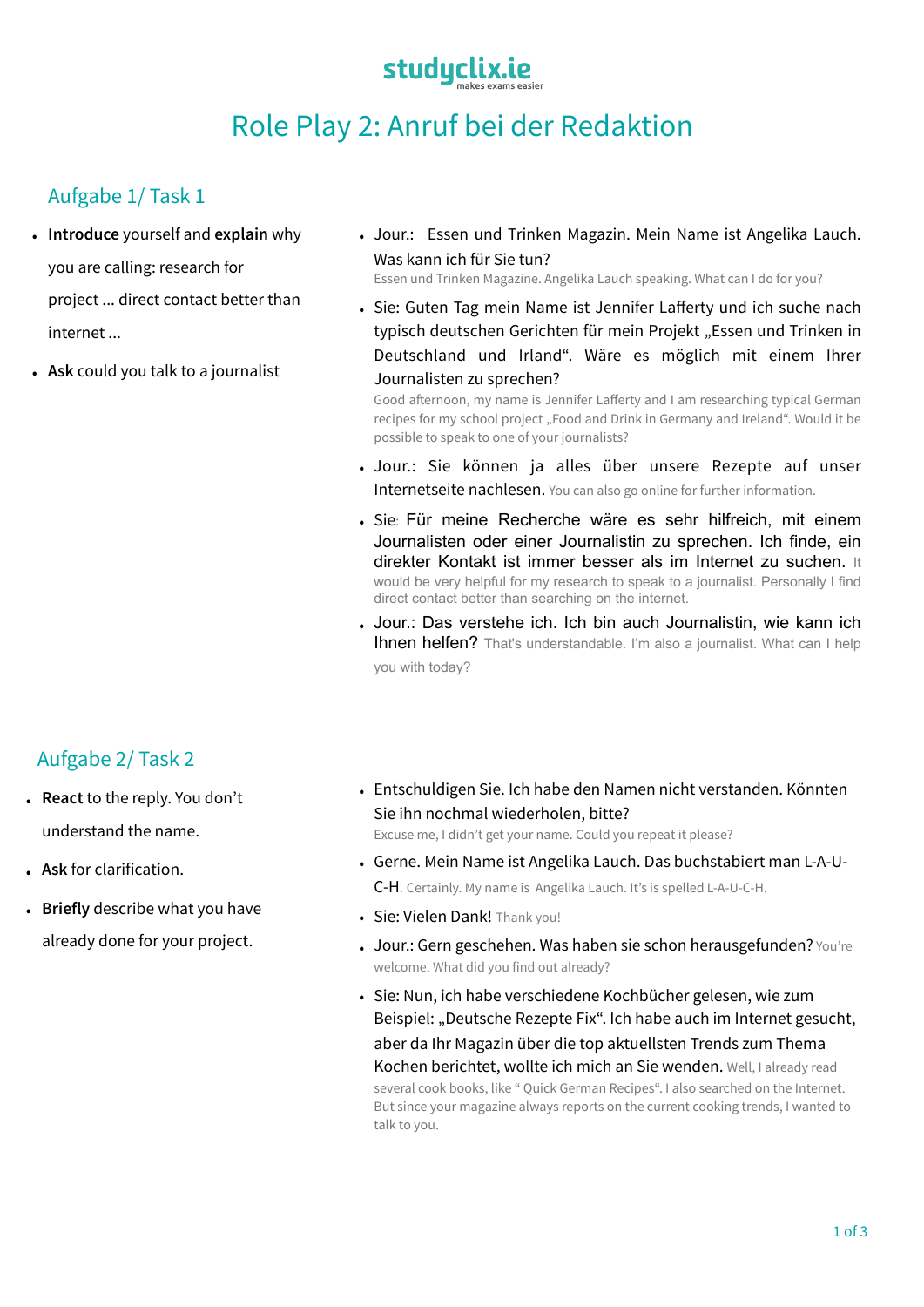# studuclix.ie

#### Aufgabe3/ Task 3

• **Clarify** the following points by asking: typical German food – is that still ...? / new food trends ... ? healthy eating ...? fast food popular ...?.

#### Role Play 2: Anruf bei der Redaktion

- Jour.: Ja, das ist richtig. Was möchten Sie denn wissen? That's quite right. What would you like to know?
- Sie: Welche typisch deutschen **Gerichte** können Sie **empfehlen**? What German recipes can you recommend?
- Sie: Haben Sie aktuell neue Trends zum Thema deutsche Küche? Do you know any new trends on the topic of German cuisine?
- Jour.: In unserer neusten Ausgabe berichten wir über den veganen Kochtrend in Berliner Restaurants. In our new issue we cover the vegan food trend in Berlin's restaurants.
- Sie: Berichtet Ihr Magazin auch uber das Thema gesunde Ernährung? Do you also cover clean eating?
- Jour.: Ja, für uns ist gesunde Ernährung sehr wichtig. Yes, healthy eating is very important to us.
- Sie: Welche Arten von Fastfood sind in Deutschland beliebt? What kind of fast food is popular in Germany?
- Jour.: Grundsätzlich ist McDonalds und Co. für einen schnellen Imbiss sehr populär. Generally, McDonalds and the like are very popular for something on the go.

#### Aufgabe 4/ Task 4

- **Mention** which Irish products seem to be popular in Germany (according to your research) and reply to the journalist's questions:
- **which** German foods ... German shops in Ireland popular ... ? (or not?) ... why ...?

Sie: Meiner Recherche nach ist unsere irische Biermarke Guinness in Deutschland sehr beliebt. Ist das richtig?

According to my research, Guiness is very popular in Germany, is it not?

Jour.: Ja, Guiness erfreut sich großer Beliebtheit. Haben Sie denn auch deutsche Produkte in irischen Supermärkten? Yes, Guiness is very popular in Germany. Do you also have German products in Irish shops?

Sie.: Aber sicher! Wir haben sogar mehrere deutsche Supermarktketten in Irland , wie Aldi und Lidl. Da gibt es viele Produkte aus Deutschland, wie zum Beispiel die Milka-Schokolade. Ich persönlich mag Sauerkraut nicht. Das gibt es auch im Lidl. Lidl und Aldi sind in Irland sehr beliebt, weil die Lebensmittel immer günstig sind. Certainly! As a matter of fact we do have several supermarket chains in Ireland such as Aldi and Lidl. They offer a lot of German products, like Milka-chocolate. Personally, I don't like sour cabbage as much. It is sold at Lidl. Lidl and Aldi are very popular in Ireland. It is cheap to shop there.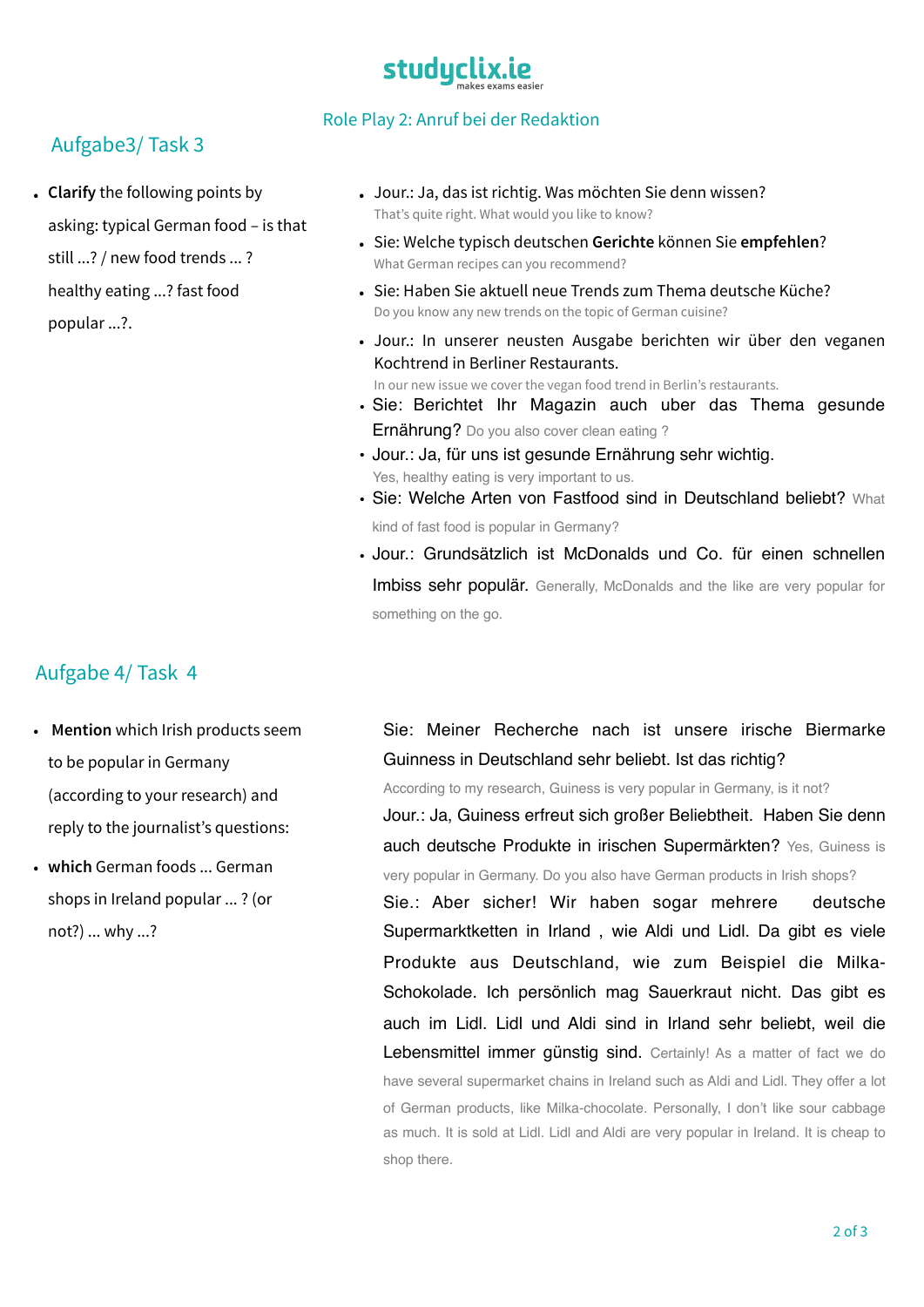

- **Request** a few copies of Essen &Trinken magazines
- **explain** why you want them: (... material for ...; try out recipes ... ). Say you are going to email your address.
- **Ask** for the magazine's email address.
- Sie: Könnten Sie mir ein paar Zeitschriften zuschicken? Das wäre sehr hilfreich. Leider haben wir die Zeitschrift Essen und Trinken nicht in unserem Zeitungskiosk. Es wäre aber toll ein paar Rezepte selbst auszuprobieren. Could you send on a couple of magazines? That would be very helpful. Unfortunately, we don't have Essen und Trinken at the news stand. It would be great to try out a couple of recipes myself.
- Jour.: Aber gerne. Könnten Sie mir ihre Adresse geben? Of course. I need your address to send it on.
- Sie: Bitte schicken Sie alles an meine Mailadresse [germythegermangerm@health.ie.](mailto:germythegermangerm@health.ie) Wie ist ihre Mailadresse? Please send everything to [germythegermangerm@health.ie.](mailto:germythegermangerm@health.ie) What's your mail address?
- Jour: [essenundtrinken@hamburg.de](mailto:essenundtrinken@hamburg.de)
- Sie: Vielen Dank für Ihre Hilfe! Thanks so much for your help.
- Jour.: Gerne doch. Auf Wiederhören. Your very welcome! Good bye.
- Sie: Auf Wiederhören. Good bye.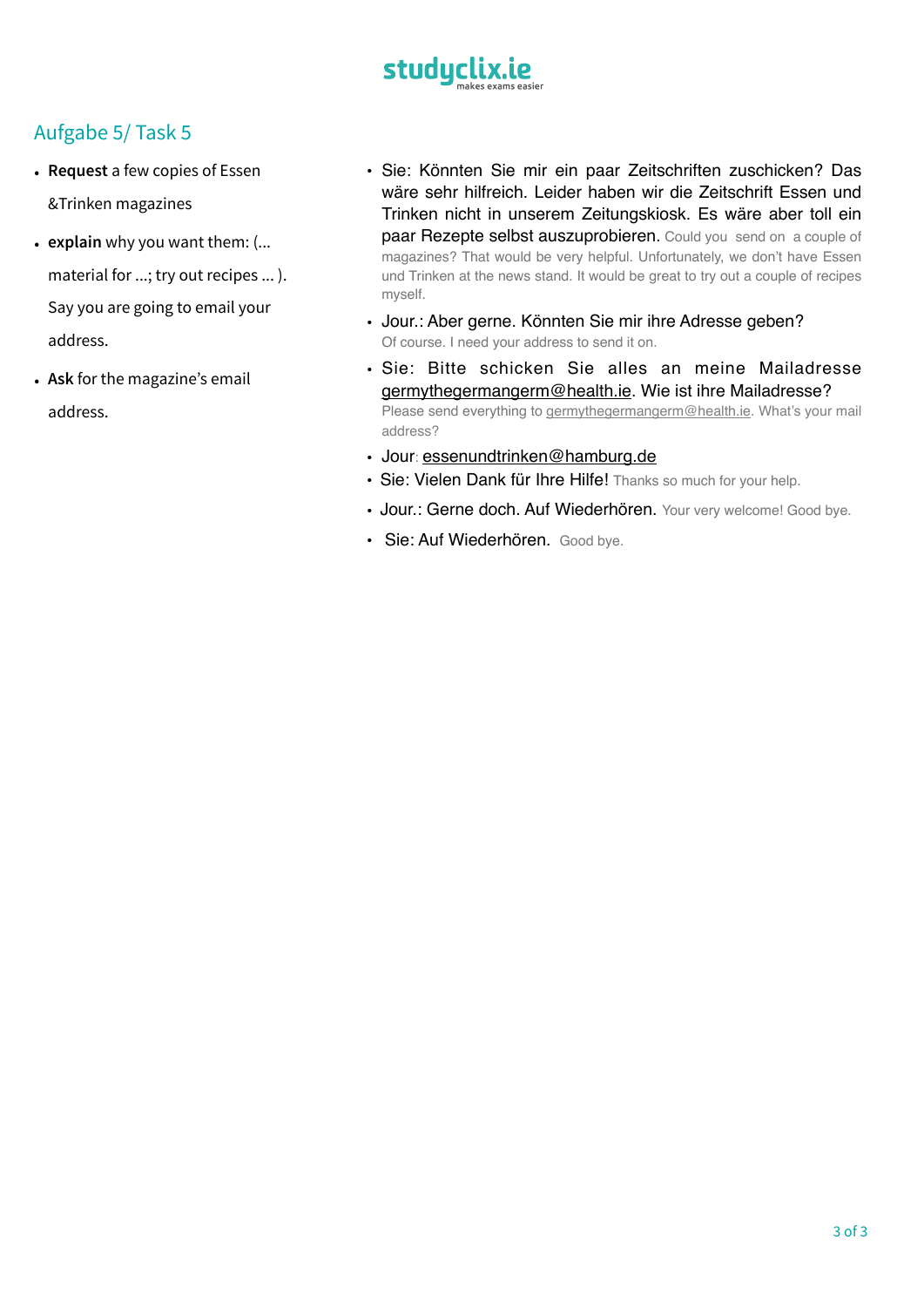## studyclix.ie

### Role Play 3: Interview fürs Fernsehen

### Aufgabe 1/ Task 1

- **Introduce** yourself and your group (from three different counties).
- **Say** why you are giving the interview; since when you are in Leipzig and what you are studying.
- Mod.: Und nun ein MDR-Bericht aus der Universität Leipzig. Heute zu Gast ist eine Gruppe des Erasmus-Programms. Hier bei mir ist Frau Miller, guten Tag. Können Sie sich und Ihre Gruppe kurz vorstellen? And now a report from Leipzig University. Today's guests are a group of ERASMUS students. Next to me is Rebecca Villa, how are you? Could you briefly introduce your group and yourself?
- Sie: Gern, mein Name ist Rebecca Miller. Ich komme aus Irland und studiere Anglistik. Ich wohne seit einem Jahr in Leipzig. Neben mir sind meine Kommilitonen Pedro aus Spanien und Olga aus Schweden. Certainly, my name is Rebecca Miller. I'm from Ireland and I major in English studies. I have been living in Leipzig for a year. Next to me are my fellow students, Pedro from Spain and Olga from Sweden

#### Aufgabe 2/ Task 2

- **Explain** to the interviewer:
- **why** you are doing an Erasmus Year (t**wo reasons**); **why** in Leipzig in particular **(two reasons).**
- Mod.: Sehr schön. Eine bunte Mischung also. Warum haben Sie sich für die Universität Leipzig entschieden und warum war das Erasmus-Programm so attraktiv für Sie?

Host: Very nice. A nice mix then. Why did you choose the University of Leipzig? What made the ERASMUS-programme so attractive for you?

• Sie: Nun, zum einen bietet die Universität viele Vorteile für mein Studienfach. Zum anderen ist Leipzig als Stadt sehr schön. Man kann unglaublich viel unternehmen und die kulturellen Angebote sind einfach unschlagbar. Ich habe mich für das Erasmus-Programm entschieden, weil ich für mein Studienfach Auslandserfahrung brauche. Zudem ist es eine einmalige Gelegenheit viele Studenten aus anderen Ländern kennenzulernen.

You: Well on one hand, Leipzig University offers many advantages for my study programme. On the other hand, Leipzig is very nice as a city. You can do so much here and the cultural activities are really great. I chose the ERASMUS-programme because I need experience abroad for my studies. On top of that, it is an excellent opportunity to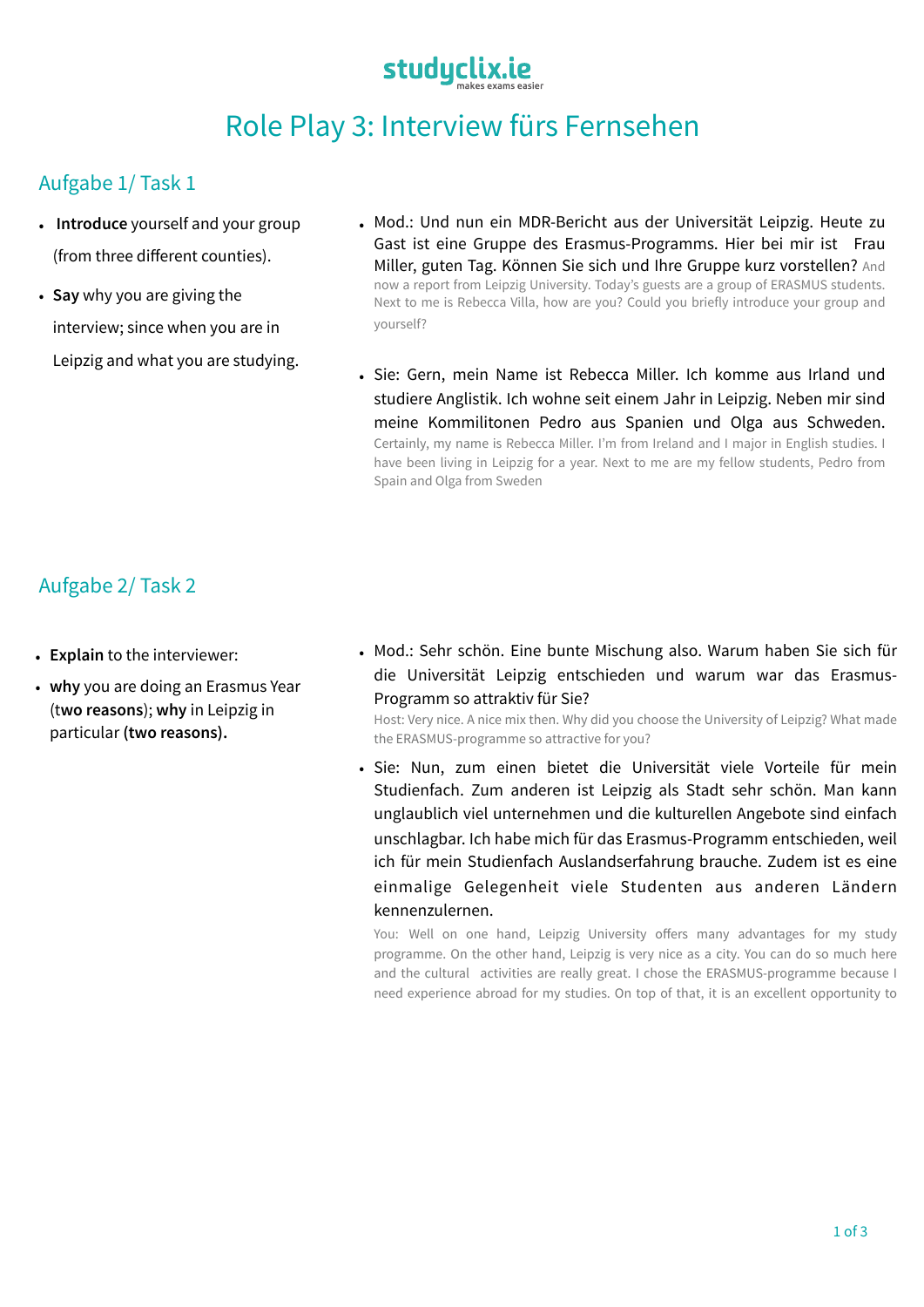

#### Role Play 3: Interview fürs Fernsehen

#### Aufgabe 3/ Task 3

- **Answer** the interviewer's questions:
- Points systems in Ireland ... fair / unfair ...? Why?
- College/ university fees ...? job opportunities after college/ university...?
- Das ist natürlich wahr! Erleben Sie auch negative Seiten des Studentenlebens? Zum Beispiel die Studiengebühren in Irland? That's certainly true! Do you experience negative aspects of student life? Student admission fees, for example?
- Ja, das ist natürlich problematisch. Es gibt Möglichkeiten sein Studium zu finanzieren, auch wenn das Geld nicht reicht. Man kann **zum Beispiel ein Kredit aufnehmen.** Yes, that is problematic. There are possibilities to support yourself during college, even if you don't get support from your parents. You can apply for a grant.
- Aber es gibt auch andere Hindernisse, wie das Punktesystem in Irland, nicht? Finden Sie es gut oder schlecht? But there are other obstacles too, like the point system in Ireland, right? Do you find it good or bad?
- Nun, es hat seine Vor- und Nachteile. Obwohl man hart arbeiten muss, um am Ende die genaue Punktzahl zu erreichen, ist es wichtig für das Studium. Sonst kann man nicht das studieren, was man möchte. Well, it has advantages and disadvantages. Even though you have to work hard to get the marks you want, it is important for your studies. Otherwise, you can't study what you really want.
- Sehen Sie nach Ihrem Abschluss Möglichkeiten hier in Irland zu arbeiten? After you graduate, will you be able to find work in Ireland?
- Ja, ich denke schon. Glücklicherweise habe ich einen internationalen Abschluss. Daher werde ich kein Problem haben, in Irland, aber auch im Rest von Europa, Arbeit zu finden.

Yes, I think so. Luckily, I have an international degree. That's why I won't have a problem finding work, in Ireland, but also in the rest Europe.

#### Aufgabe 4/ Task 4

- **Reply** to the interviewer's questions.
- **Describe** your accommodation: student residence ... / sharing a flat ... / ... where exactly ... with whom 2
- Das klingt vielversprechend! Wie ist denn Ihre Unterkunft in Leipzig? That sound promising. How about your accommodation in Leipzig?
- Sie: Ich wohne im Studentenwohnheim im Stadtzentrum. Ich habe zwei Mitbewohner. Sie sind sehr nett.

I live in a student dorm in city centre. I have two roommates. They are very nice.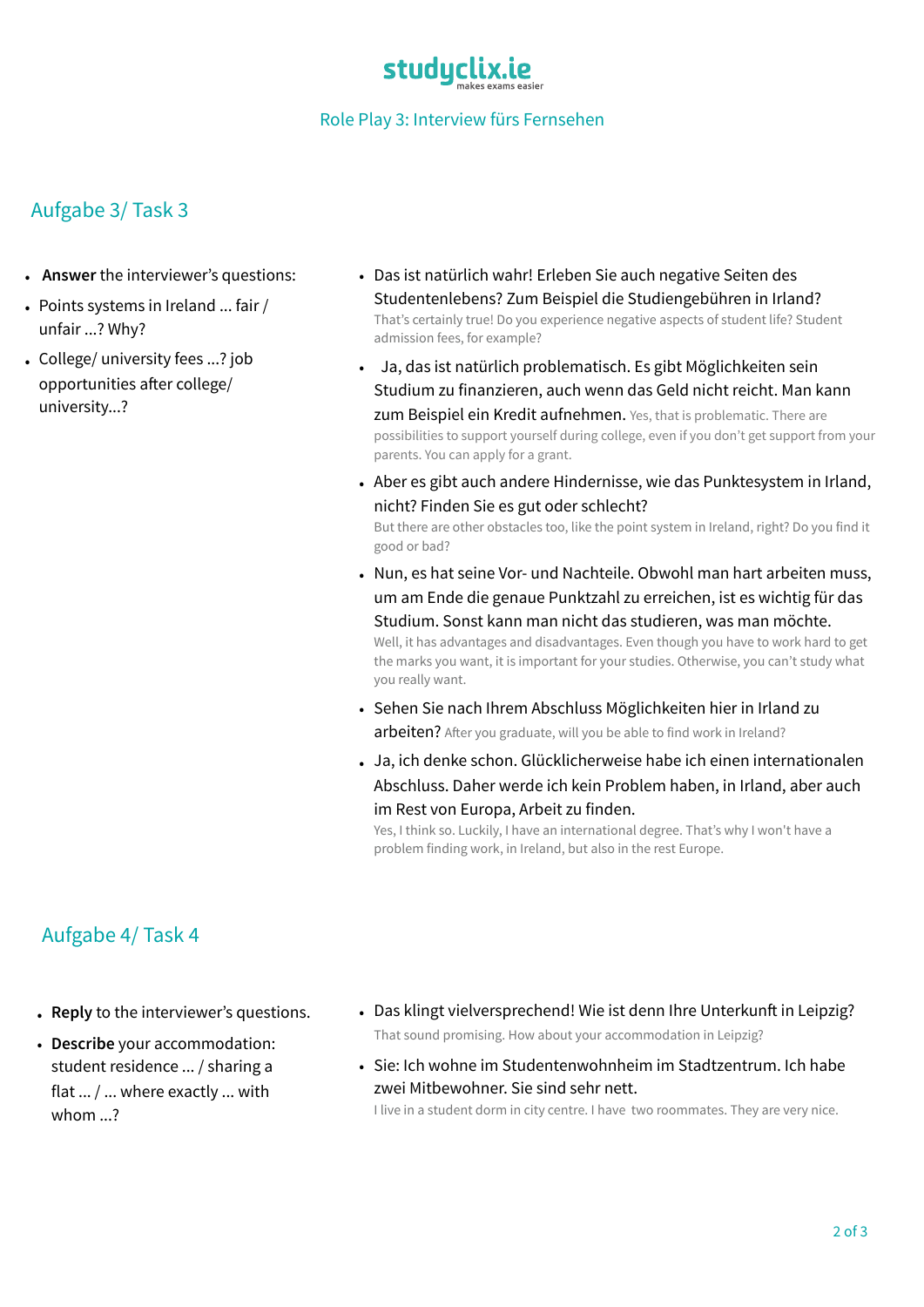

- Finally, say what you have already done in Leipzig: night life ... cultural events ... .
- Respond appropriately to the interviewer's remarks
- Und abschließend, erzählen Sie mir was Sie in Leipzig schon alles unternommen haben? Finally, tell me what you have explored already in Leipzig.
- Sie: Ich habe schon viele Museen, Bars und Sehenswürdigkeiten in Leipzig besucht. Dieses Jahr werde ich zur Leipziger Buchmesse gehen. I have already visited a lot of museums, bars and attractions. This year I will go to the Book Convention Leipzig.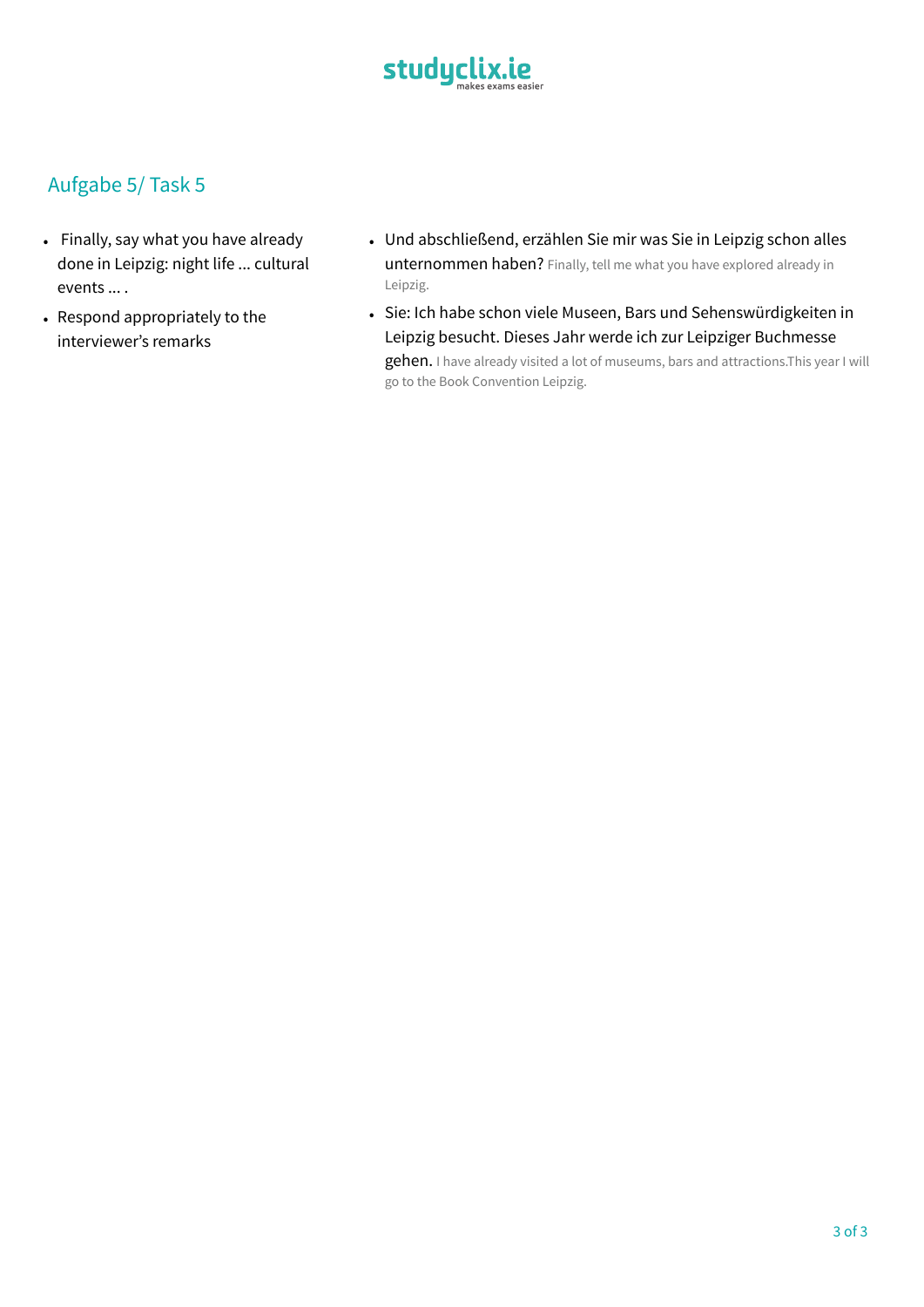

### Role Play 4: Einladung zum Festival in Irland

#### Aufgabe 1/ Task 1

- **Greet** the mother / the father politely.
- **Say** how delighted you are to have got to know their son/ daughter and why you are so delighted (two reasons).
- Sie: Guten Tag Frau Müller, wie geht es Ihnen? Hello Mrs. Müller, how are you?
- E: Guten Tag Saoirse, danke, mir geht es gut. Wie geht es dir? Hello Saoirse, thanks, I'm well. How are you?
- Sie: Danke, mir geht es gut. Das Programm Euro-Friends, wo ich mit Ihrer Tochter war, war wirklich toll. Ich freue mich sie kennengelernt zu haben. Ich konnte mein Deutsch verbessern und habe sehr viel über Österreich gelernt. I'm fine, thanks. The exchange programme "Euro-Friends" where I was with your daughter was really great. I'm happy to have met her. I could improve my German and I learned a lot about Austria.
- **•** E: Ja, das Programm ist wirklich großartig. Ich freue mich, dass ihr beide voneinander lernen konntet. Was wolltest du mich denn **fragen?** Yes, the programme is really great. I am happy that you could both learn from one another. What would you like to ask me?

#### Aufgabe 2/ Task 2

- Explain the reason for skyping today: invitation to ... Festival. Where and when it is taking place; which (wellknown!) group(s) ...!
- Sie: Also, im Sommer findet in Cork in Irland ein Festival statt. Da werden ganz bekannte Musikgruppen auftreten, wie zum Beispiel Mumford and Sons. Ihre Tochter und ich sind beide große Fans der Band. Well, in summer there is going to be a festival in Cork in Ireland. Famous bands will play there, for example, Mumford and Sons. Your daughter and I are both big fans of the band.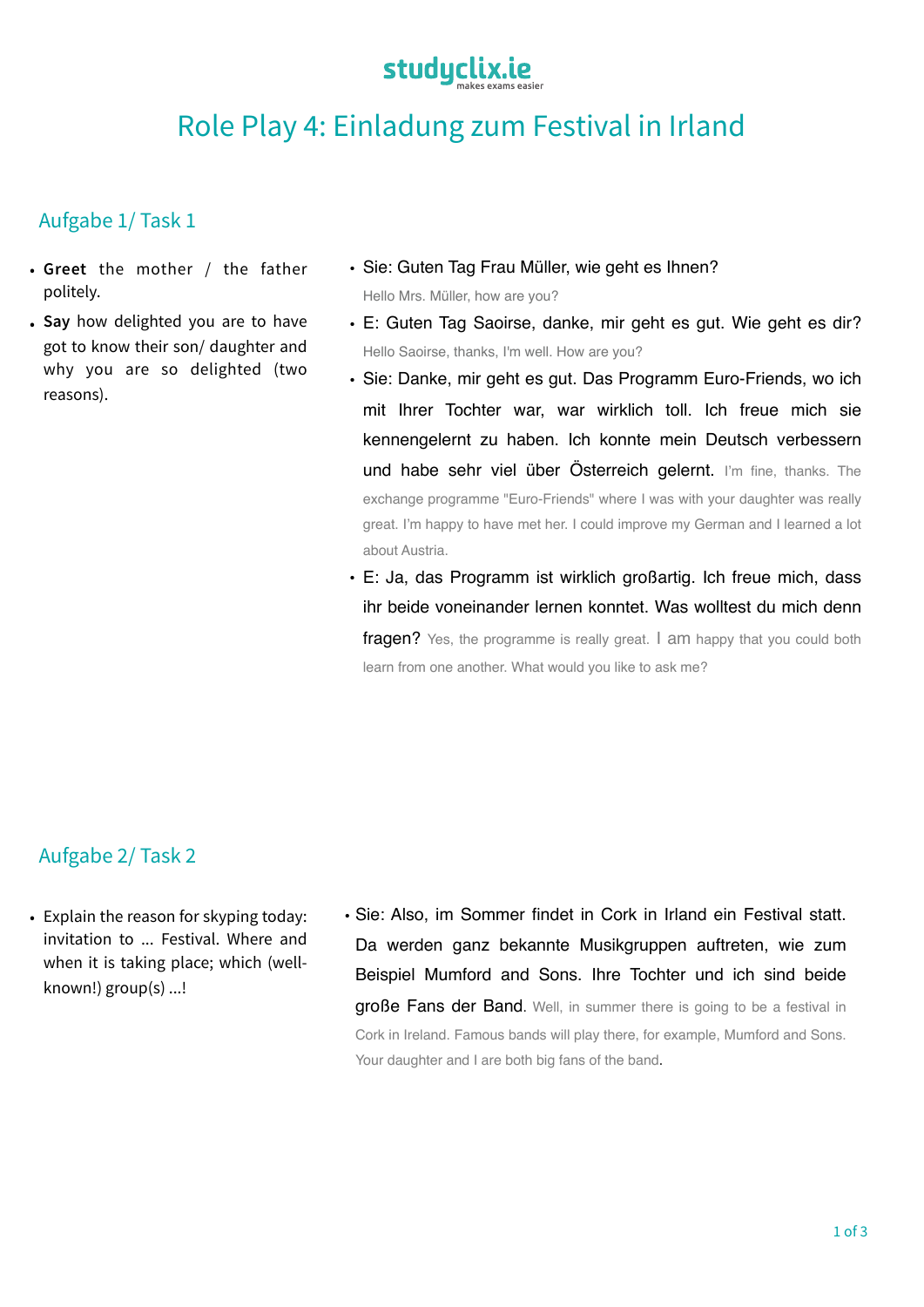

#### Role Play 4: Das Festival

#### Aufgabe 3/ Task 3

- React to the mother's/ father's objections:
- (getting on well ... old enough ... not too expensive ... ). Try your utmost to convince her/ him.
- Elternteil: Das ist eine schöne Idee. Aber sie ist noch nicht volljährig und ich denke, dass so ein Festival sehr teuer ist. That is a nice idea. However, she is not yet 18 and I think that a festival such as that is quite expensive.
- **•** Sie: Ich verstehe Ihre Sorgen. Aber sie könnte bei mir zu Hause schlafen, sodass sie nichts bezahlen muss. Und wenn wir jetzt buchen, bekommen wir die Tickets günstiger. Außerdem wird meine große Schwester uns begleiten. Sie ist bereits 25 Jahre alt. I understand your concerns. But she would be able to sleep at my house, so she doesn't have to pay for anything. If we book now, we can get cheaper tickets. Also, my big sister will accompany us, she is already 25 years old.

#### Aufgabe 4/ Task 4

- Respond to further worries: (problems with alcohol! ... drugs at festivals! ... weather ...? ). Give a convincing response to all the objections.
- Elternteil: Ich habe gehört, dass auf Festivals Drogen genommen werden und viel zu viel Alkohol getrunken wird. Außerdem ist das Wetter meistens schlecht in Irland. Das ist nichts für meine Tochter. I heard that a lot of drugs are taken at festivals and there is too much alcohol drunk there. Also, the weather is mostly bad in Ireland. That's not appropriate for my daughter.
- Sie: Vielleicht stimmt das für manche Festivals, aber ich versichere Ihnen, wir sind eine große Gruppe und passen aufeinander auf. Meine Mutter hat dieselben Sorgen, deshalb begleitet uns meine große Schwester. Auch das Wetter ist im Sommer immer gut und wir haben nur wenige Regentage. Maybe that's true for some festivals but I assure you we are a big group and watch out for each other. My mother has the same concerns, that's why my big sister is accompanying us. Also, the weather was always good in the summer and we had on a few rainy days.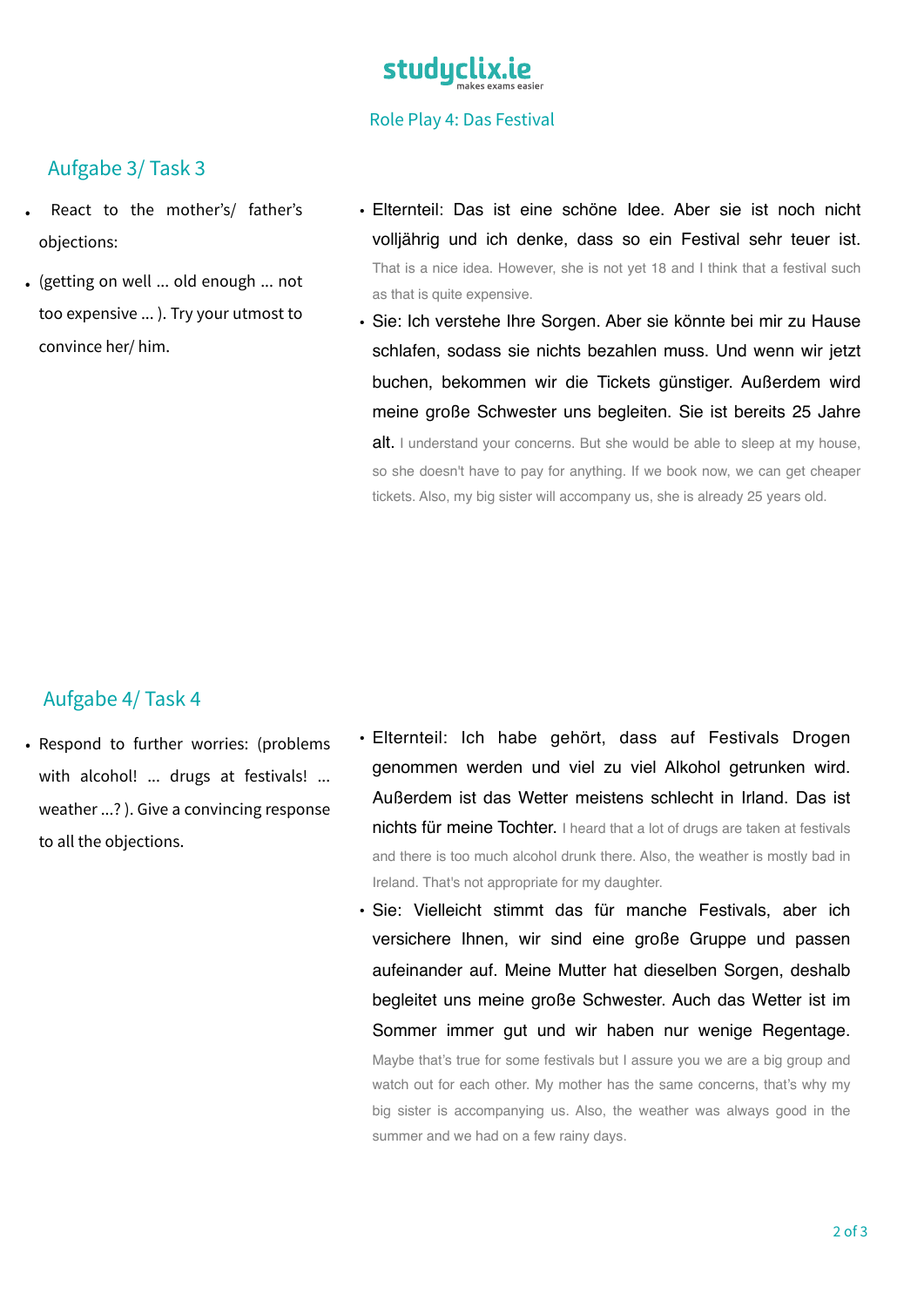

. **Emphasize** why your parents are not worried: last year all went well because ... (two reasons). Reply to the mother's/ father's reaction.

- **Thank** her/ him for trusting you.
- Sie: Wirklich, für ihre Tochter wird das ein einmaliges Erlebnis werden. Sie kann ganz viel Englisch lernen. Im letzten Jahr war ich auf dem gleichen Festival und alles hat wunderbar funktioniert. Ich versichere Ihnen, sie ist in den besten Händen. Really, it's going to be a once in a lifetime opportunity for your daughter. She can learn so much English. Last year, I was at the same festival and everything went brilliantly. I assure you, she will be in good hands.
- Elternteil: Na gut. Du hast uns überzeugt. Ich werde mit meine Tochter sprechen. Very well, you have convinced me. I will talk to my daughter.
- Sie: Ich freue mich sehr. Vielen Dank für Ihr Vertrauen! I'm so happy. Thank you so much for your trust.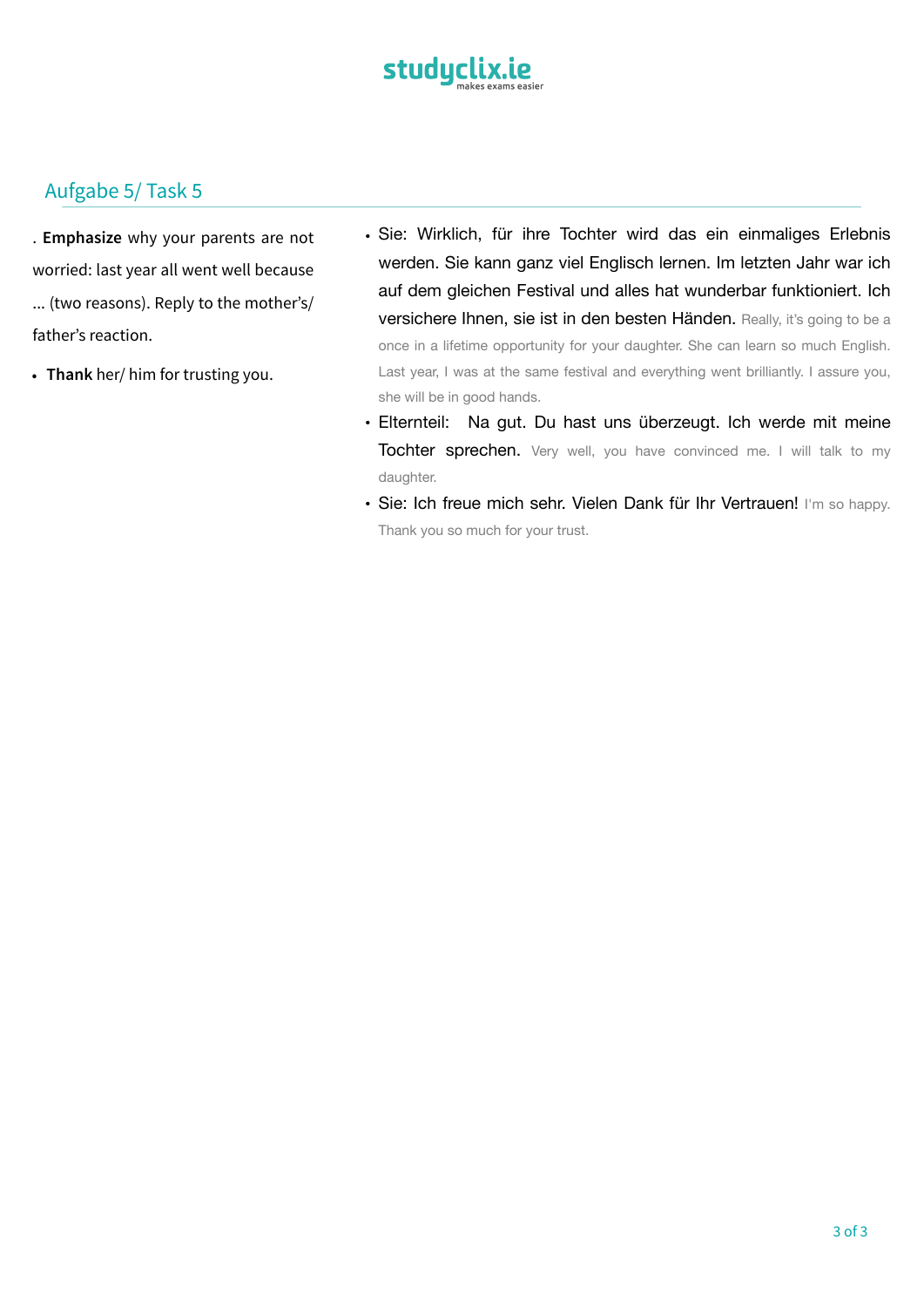## studyclix.ie

## Role Play 5: Problem mit Touristen

#### Aufgabe 1/ Task 1

- **Greet** the travel group and introduce yourself (name, your task ...).
- **Commen**t on the weather (it is not good!).
- Sie: Ein herzliches Fáilte an alle Reisenden und willkommen in Irland! Mein Name ist Maria und ich bin ihre Reiseleiterin für unsere magische Fahrt durch die grüne Insel. Obwohl es heute ein wenig regnet, lassen wir uns davon nicht unterkriegen. A very warm Fáilte to all our travelers and welcome to Ireland. My name is Maria and I will be your guide on our magical tour through the Emerald Isle. Even though it is raining to day, that won't dampen our spirits.

#### Aufgabe 2/ Task 2

- **Ask** how the group has enjoyed the journey so far. React to the complaints of the difficult tourist: (much too late... no information ... !)
- **Explain** the reasons and apologise.
- Sie: Wie war ihre Reise bis jetzt? How was your journey so far?
- Tour.: Ja, also wir sind jetzt schon mit ziemlicher Verspätung angekommen. Niemand hat uns Bescheid gesagt. Ich finde das ganz schön dreist, schließlich zahle ich dafür! Well, we arrived with delay. Nobody told us anything. I find that quite bold, I am a paying costumer you know.
- Sie: Meine Dame, ich möchte mich in aller Form entschuldigen. Manchmal können Verzögerungen vorkommen, wenn wir noch andere Reisende von unterschiedlichen Gates abholen müssen.

 Madam, I would like to offer my sincerest apologies. Sometimes delays do happen as we have to pick up other guests from the gate.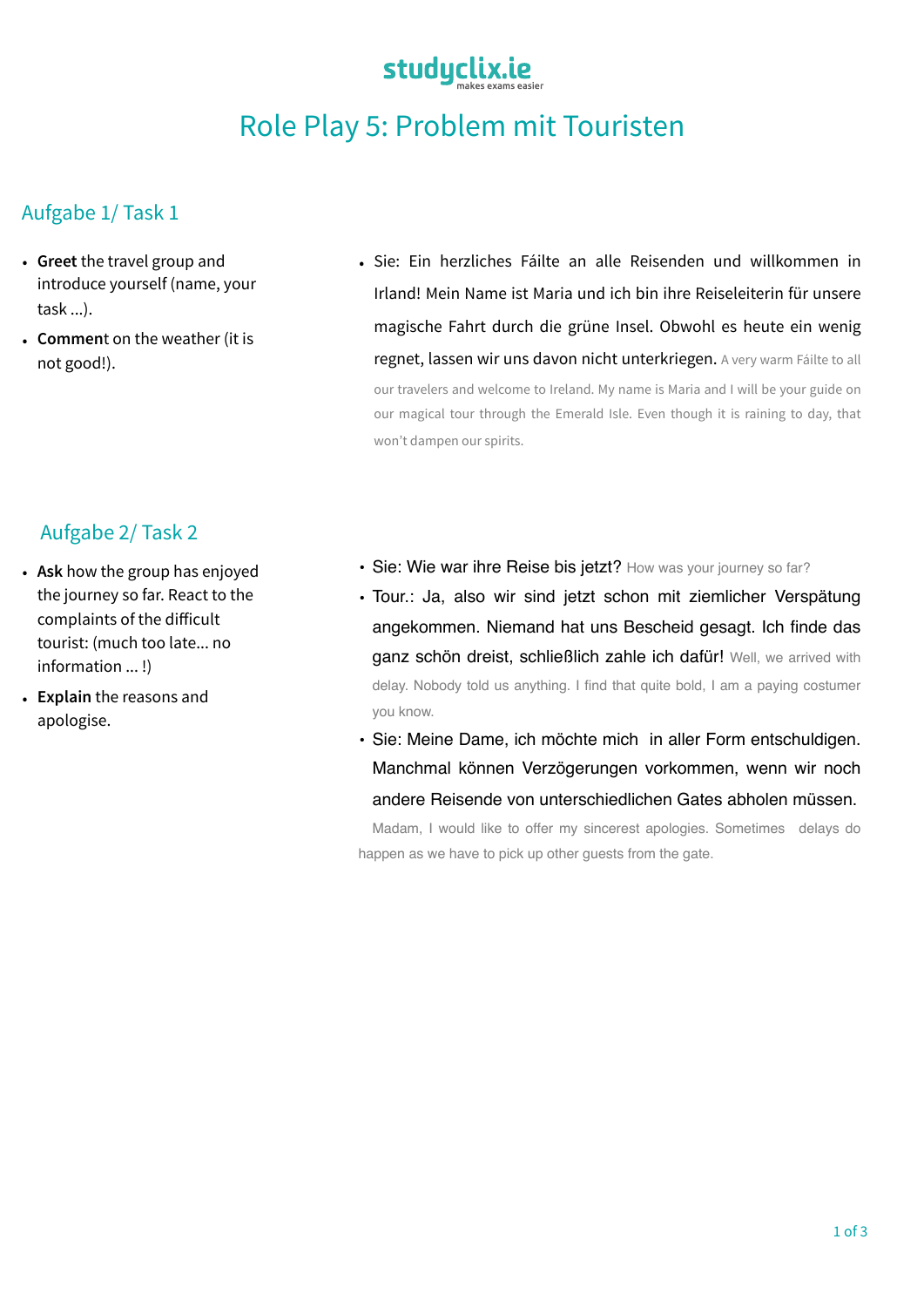

#### Role Play 5: Problem mit Touristen

#### Aufgabe 3/ Task 3

- **Describe** the programme for the first two days: where to ... when ... Listen to the tourist's criticism and
- **Explain** why the programme was chosen this way (two reasons).

#### • Sie: Nun möchte ich kurz den Reiseplan vorstellen. Unsere ersten zwei Reisetage verbringen wir an der Westküste Irlands. Natürlich werden wir uns auch die Klippen von Moher ansehen, bevor es dann weiter nach Süden geht. And now I would like to present the travel schedule. We will spent our first days at Ireland's West coast before we make our way South.

- T.: Also nein! So habe ich mir das nicht vorgestellt. Warum denn zuerst in den Westen? Wieso schauen wir uns nicht zuerst Dublin an? I didn't expect that at all? Why are we going West first? Why aren't we visiting Dublin?
- A: Meine Dame, die Reise ist so geplant, dass Dublin am Schluss besichtigt wird. Sie können den genauen Ablauf auch gern in unserer Broschüre nachlesen. Es ist einfacher, Dublin am Ende zu besichtigen, weil wir dann mehr Zeit haben. Außerdem geraten wir nicht in Zeitnot, wenn Sie dann zum Flughafen fahren. Madam, our journey is planned in the way that Dublin will be visited at the end. You'll find our brochure to be helpful to look up any destinations on our journey for the next couple of days. It is easier to visit Dublin at the end because we will have more time. Also, we won't be under pressure when you will be leaving for the airport.

#### Aufgabe 4/ Task 4

- The tourist is still **complaining:** (expected something else ... paid a lot of money  $\ldots$  /  $\ldots$ !). Reply to his/ her complaints: (it is all in the programme ... special price at ... Euro!).
- **Say** why tourists have always been satisfied up to now (two reasons).
- T.: So habe ich mir das nicht vorgestellt. Verstehen Sie mal, ich habe dafür Geld bezahlt. Da habe ich mir was anderes vorgestellt! I wasn't expecting that at all. Listen, I paid good money for the trip!
- Sie: Das verstehe ich, aber unsere Tour ist die einzige, die Sie zu allen berühmten Plätzen Irlands für den Sonderpreis von 250 Euro führt. Unsere Gäste waren bis jetzt immer zufrieden, weil Sie so viele Orte in so kurzer Zeit besichtigen konnten. Außerdem übernachten Sie nur in Luxushotels. Lassen Sie sich überzeugen. I completely understand your concern. But we're offer the only tour that includes all the famous places in Ireland for only 250 Euros. Our guests were always satisfied, because they were able to see so much in such a short amount of time. Plus, we'll stay at luxurious hotels. But see for yourself.